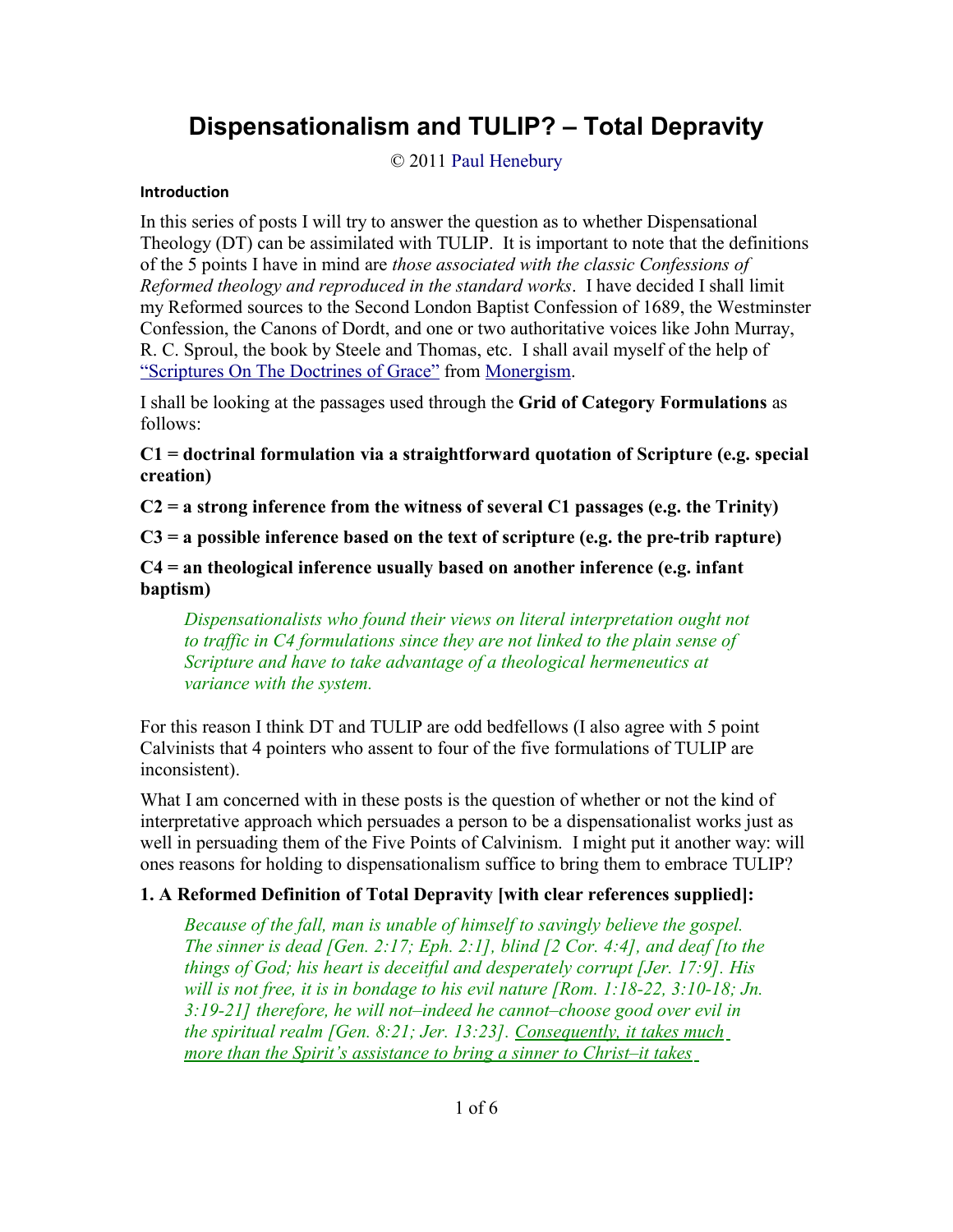*regeneration by which the Spirit makes the sinner alive and gives him a new nature. Faith is not something man contributes to salvation but is itself a part of God's gift of salvation–it is God's gift to the sinner [Phil. 1:29?], not the sinner's gift to God. (Genesis 2:15-17, Romans 5:12, Psalm 51:5, 1 Corinthians 2:14, Romans 3:10-18, Jeremiah 17:9, John 6:44, Ephesians 2:1-10) – David N. Steele & Curtis C. Thomas, The Five Points of Calvinism: Defined, Defended, Documented (1963), 16.*

I have underlined the parts in these statements that I think are difficult to establish from a plain reading of Scripture without the imposition of a theologized hermeneutics (i.e. a **C4** formulation). Before I engage these statements (and the verses used to support them) I shall outline my understanding of Total Depravity.

#### **2. Total Depravity: A Summary of My Position:**

A good place to start is Genesis 8:21, where even after the Flood and with only eight people alive, God assesses the state of the human heart.

*And when the LORD smelled the pleasing aroma, the LORD said in his heart, "I will never again curse the ground because of man, for the intention of man's heart is evil from his youth. Neither will I ever again strike down every living creature as I have done. – Genesis 8:21*

God sustains this post-flood world while knowing that in doing so He must put up with sin in every person's heart (heart in Scripture includes their drives and reasonings as well as their emotions). Notice it is man's "intention" or inclination to perpetrate evil, even while young. This "evil" is that which is contrary to God and His righteous purpose for man. Man is not inclined to good because he is not inclined to God.

We "drink up iniquity like we drink water" (Job 15:16). Therefore, Joshua's indictment of Israel holds true for us all; we cannot serve God (Josh. 24:19). But that suits the sinner, since, "All we like sheep have gone astray; we have turned–every one–to his own way" (Isa. 53:6). Thus, we are all the subjects of the prophet's remark: "Your iniquities have made a separation between you and your God, and your sins have hidden his face from you so that he does not hear." (Isa.59:2). These "iniquities" remember, come from a heart that is always manufacturing them. That is the default setting of the natural heart.

The OT never veers from this course. The God who sees into every man's heart is unambiguous in His opinion of it (e.g. Psa. 44:21; 90:8; Jer. 2:22). The texts are unanimous and very clear. Just as no leopard can ever change its spots, so human beings can never do what God can count "good" seeing we are accustomed to do evil (Jer. 13:23).

The NT supplies us with more information. Jesus calls the human heart "evil" – even the hearts of His disciples (Matt. 7:11). In [another post](http://drreluctant.wordpress.com/2010/03/05/the-fall-and-its-effects-pt-1/) I wrote this (btw, I really need to finish that series!):

*The Truth about fallen man is this: he is a hater of God (Rom. 1:30),*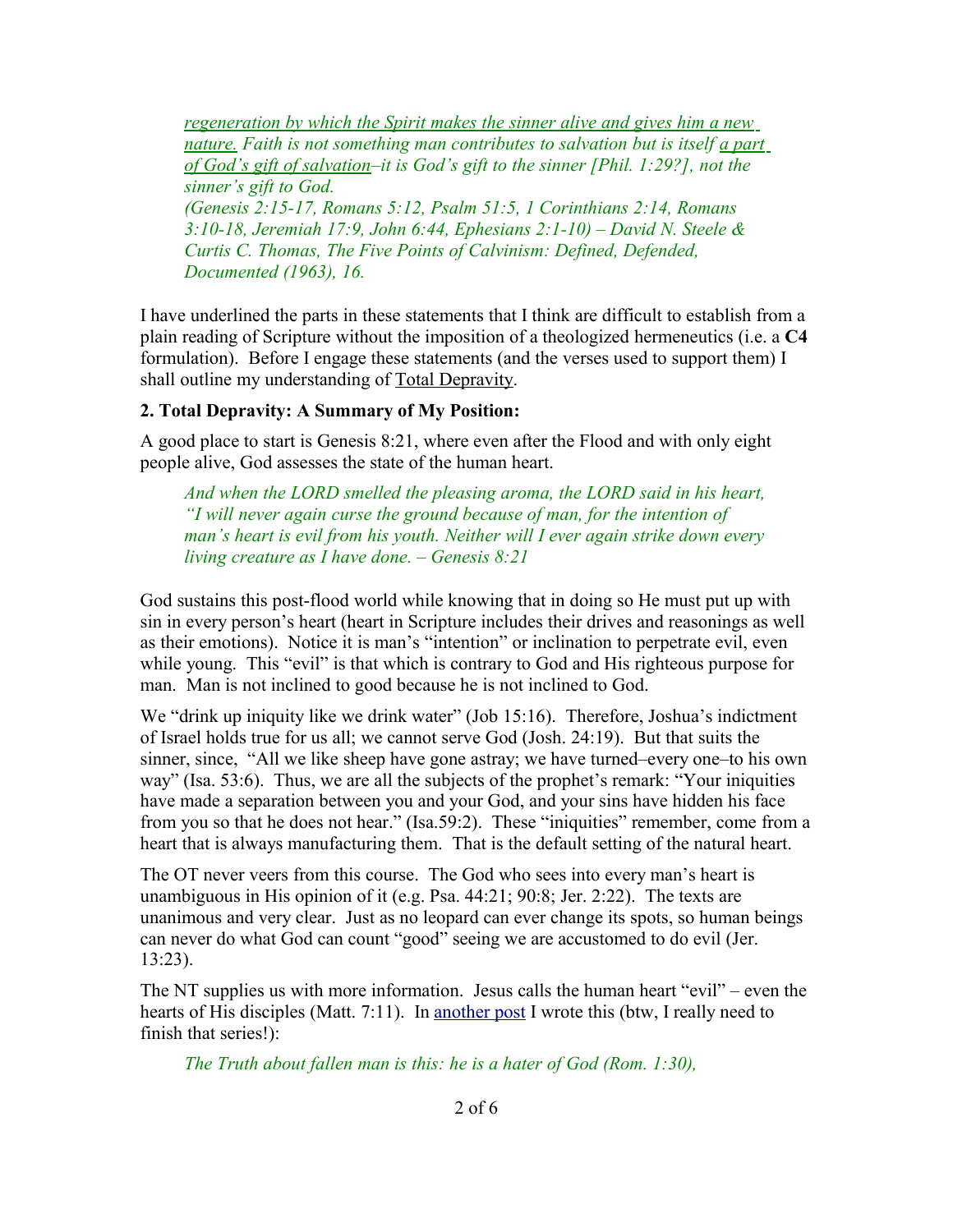*counting God as his enemy (Rom. 5:10), failing to give Him glory or thanks (Rom.1:21). The sin within fallen man is pervasive, coloring everything he does. Therefore, he does not like to retain God in his thoughts (Rom. 1:28), preferring to exchange the truth of God for a lie (Rom. 1:26). Man is at enmity with his Maker (Rom. 8:7). Although made in the image of God (Gen. 1:26-27), and originally made upright, man has actively sought out many wicked calculations (Eccles. 7:29). He tells himself lies – sometimes very elaborate ones – which he uses to deny the rights of God, and even the very existence of God (Rom. 1:22-23, 25). Yet, according to the Bible, man has this nagging awareness that he will be judged (Rom. 1:32), which makes his rebellious response all the more an insult. He is evil (Matt. 7:11), having his understanding darkened and his heart blinded (Eph. 4:18). In short, he is reigned over by sin (Rom. 5:21a). On top of all this, mankind is so morally perverse as to believe that, if he needs redemption, he can have a hand in it himself!*

Hence, I would agree with every passage cited under [Total Depravity](http://www.freegrace.net/scriptures/total_depravity.htm) in the list I have linked to provided by Monergism. All of them could be classified as **C1** or **C2** texts and could be inserted into a doctrinal formulation without much or any explanation. That is, every passage with the exception of Jn. 3:3, 14:16 and 2 Cor. 1:9. Let me explain my reservations on the use of these.

#### **3. Reservations About the Use of Some Texts**

- John 3:3 states, "...Except a man be born again, he cannot see the kingdom of God" This means that a person must be born again in order to "see" the kingdom of God. But what does that mean? Kostenberger says it means to participate in the eschatological kingdom. Leon Morris writes, "We are probably not meant to put much difference between seeing and entering  $(v.5)$ " – L. Morris, The Gospel According To John, NICNT, (1st edition), 214. Hence, to "see" is to enter, to participate (Cf. Matt. 18:13). Why then has this to do with Total Depravity? Sure, a person must be regenerated before they can enter what D. A. Carson calls "God's saving and transforming reign", but nothing is said here about man's actual state. Of course, the verse is slipped in to do a certain job, a job it was never intended to do.
- John 14:16 says, "And I will pray the Father, and he shall give you another Comforter, that he may abide with you for ever". This verse is a promise of the Holy spirit and has no contribution to make to the doctrine we are discussing.
- 2 Corinthians 1:9 says, "But we had the sentence of death in ourselves, that we should not trust in ourselves, but in God who raises the dead." By "raises [or, the raiser of] the dead" Paul means that he is trusting in God to empower and renew him in the midst of his daily struggles. The verse is akin to passages like 2 Cor. 4:7-10f., or Gal. 6:14. Why was it included in a list about Total Depravity? Most readers know why. It and Jn. 3:3 are being shanghaied to teach that regeneration precedes faith. This explains my underlining in the Steele & Thomas definition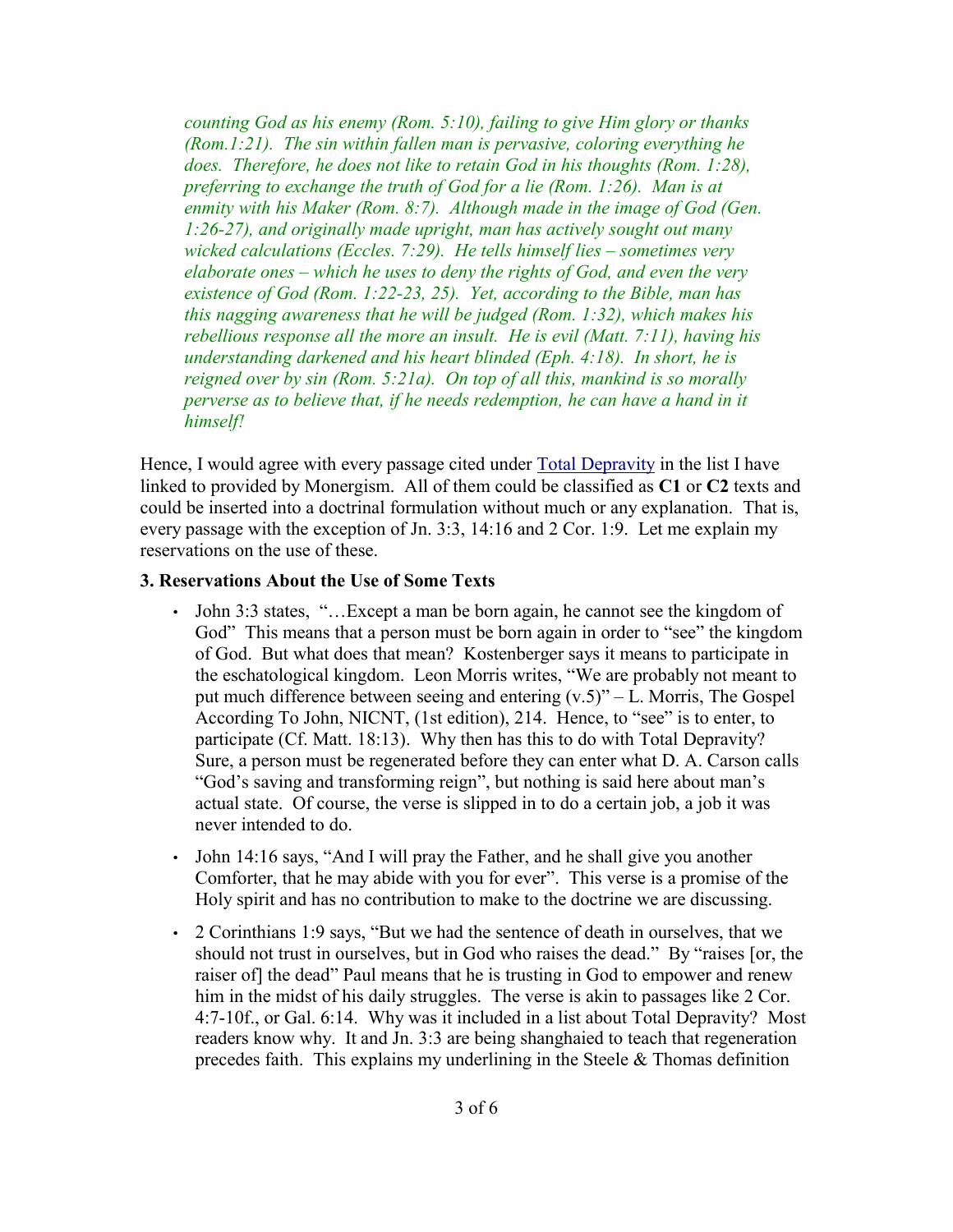above. So we need to turn our attention to that subject.

## **4. Questions About Some Assertions About Total Depravity by Reformed Writers:**

Within the definition of Total Depravity given by Steele & Thomas I inserted what I thought were some of the best **C1** or **C2** passages which support each proposition. However, I did not insert any biblical reference to support the propositions I underlined. The reason I did not do this is because I do not believe that there are any texts available except they be deployed as supports for **C4** formulations. That is to say, the texts are being misused to teach a doctrine they in fact don't teach, but which some people strongly believe is biblical. Here is the section under scrutiny:

*(1) Consequently, it takes much more than the Spirit's assistance to bring a sinner to Christ–(2) it takes regeneration by which the Spirit makes the sinner alive and gives him a new nature. (3) Faith is not something man contributes to salvation but is itself a part of God's gift of salvation*

(1) If by "the Spirit's assistance" is meant the Spirit helping the sinner to make the right decision I would agree with them on the grounds of what has already been said. But if what is meant includes *any and every* activity of the Spirit apart from regeneration I cannot see how that can be proved. In fact the clear example of Cornelius in Acts 10 (he wasn't born again until the end of the chapter) shows that a sinner can be drawn to God (Jn. 6:44) before being regenerated. This is to say nothing of biblical passages which seem to go directly against this teaching.

(2) Where in either Testament is a passage (**C1, C2** or even **C3**) which teaches that "it takes regeneration by which the Spirit makes the sinner alive and gives him a new nature" in order for him to come to Christ? None of the passages listed by Steele & Thomas or anywhere else I've seen point to this. We acquiesce to their statement that "Men left to their dead state are unable of themselves to repent, to believe the gospel, or to come to Christ…etc" (29). But how does this prove regeneration prior to faith? One may claim it as an inevitable outcome of this "deadness" (to be discussed under Irresistible Grace), but that is all it is – a claim. But it is not a strong claim in view of Acts 10, or, for example, Galatians 3:2, where Paul asks, "This only would I learn of you, did you receive the Spirit by the works of the law, *or by the hearing of faith*?" This question assumes the answer, "we received the Spirit through faith." Since the Holy Spirit is the Agent of the new birth (regeneration – Cf. Acts 10:47, 11:15-17), Galatians 3:2 provides a pretty telling rebuttal to this statement. I would say it's plain sense leads to the conclusion that regeneration comes after faith. I would class this as a **C2 formulation**, whereas I find no plain sense texts (**C1** or **C2**) which teach this aspect of the classic TULIP formulation of Total Depravity.

(3) "Faith is not something man contributes to salvation but is itself a part of God's gift of salvation." There are no **C1** or **C2** texts to support this notion. Ephesians 2:8-9 is often drafted in to teach salvation is a gift and faith is part of salvation, but this (mis)use of the text assumes what it needs to prove. I am persuaded mainly on the basis of Philippians 1:29 (**C3** since it is not definitive) that faith is a gift, but I am far from being persuaded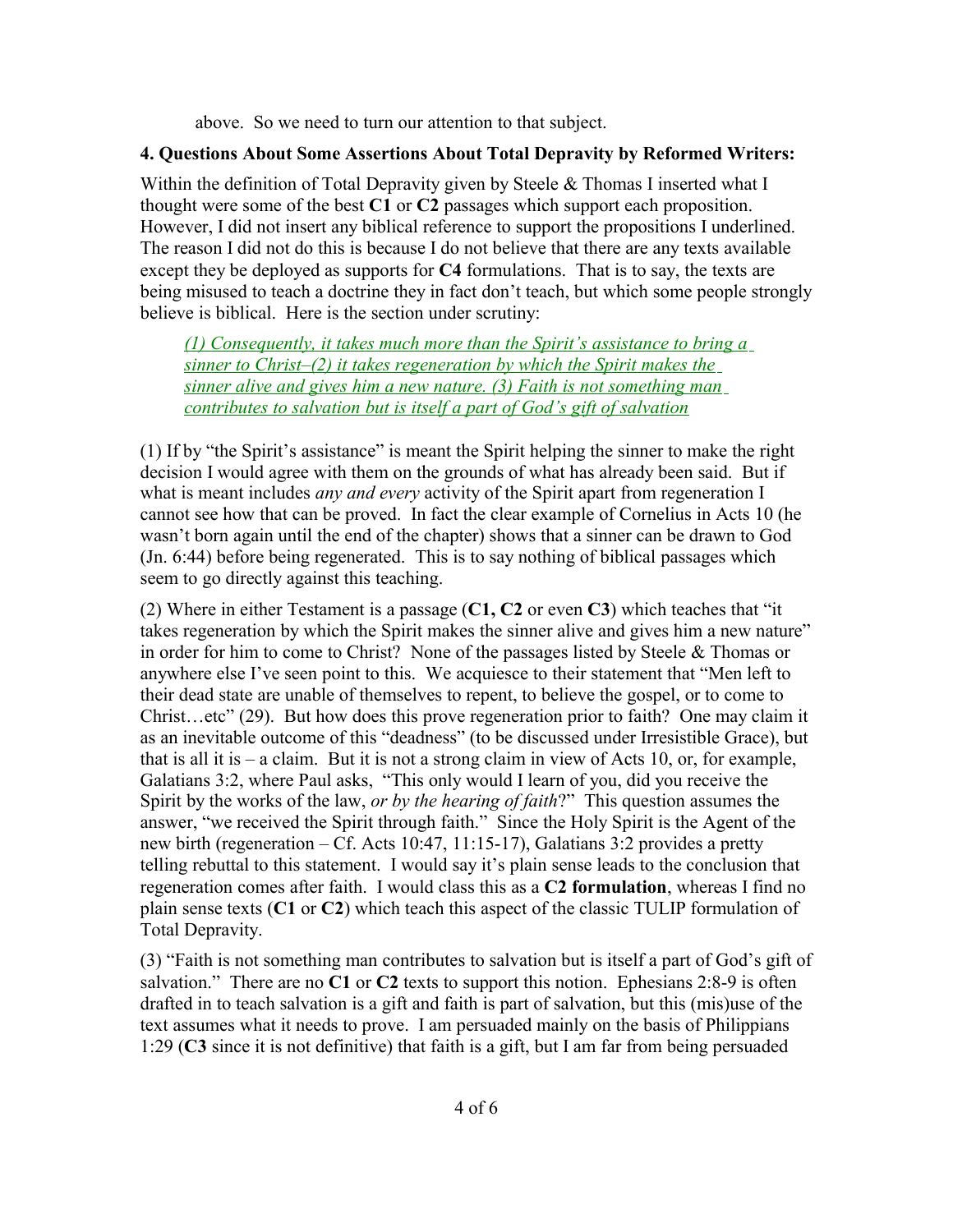that faith is given after the Spirit regenerates the sinner (this, btw, is a major plank of John Owen's argument in *The Death of Death*). And I have not run into any supporting passage which is not press-ganged into illegitimate service of this proposition.

This same kind of formulation can be read in Articles 12 and 13 of the Canons of Dordt. Article 12 reads:

*And this is that regeneration so highly extolled in Scripture, that renewal, new creation, resurrection from the dead, making alive, which God works in us without our aid. But this is in no wise effected merely by the external preaching of the gospel, by moral suasion, or such a mode of operation that, after God has performed His part, it still remains in the power of man to be regenerated or not, to be converted or to continue unconverted; but it is evidently a supernatural work, most powerful, and at the same time most delightful, astonishing, mysterious, and ineffable; not inferior in efficacy to creation or the resurrection from the dead, as the Scripture inspired by the Author of this work declares; so that all in whose heart God works in this marvelous manner are certainly, infallibly, and effectually regenerated, and do actually believe. Whereupon the will thus renewed is not only actuated and influenced by God, but in consequence of this influence becomes itself active. Wherefore also man himself is rightly said to believe and repent by virtue of that grace received. – Canons of Dordt, Heads 3-4: Article 12.*

Every assertion we make requires solid scriptural support, especially if we are intent upon preaching it dogmatically. This is where regeneration before faith falls down. Our task is not to settle on a doctrine and then imply other doctrines from it. It is to build each doctrine up from its scriptural base and then to attempt to systematize the whole. As a dispensationalist, I do not see how I can formulate a doctrine of Total Depravity which includes this last clause. Why so? Because I find no hermeneutical warrant for such a formulation.

In fact we are asserting another doctrine when we say regeneration before faith. We have left off Total Depravity.

## **Conclusion Regarding the 'T' of TULIP**

The Apostle wrote, "For what can be known about God is plain to them, because God has shown it to them. For his invisible attributes, namely, his eternal power and divine nature, have been clearly perceived, ever since the creation of the world, in the things that have been made. So they are without excuse." (Rom. 1:19-20).

"Now this can signify nothing but alienation and enmity of mind. Men are willing and industrious to know other things and labor after the knowledge of them, but they decline the knowledge of God and his ways, being alienated from God through the blindness of their heart… (Eph. 4:18). This heart blindness is chosen and voluntary blindness and signifies their having no mind or will to things of that nature. It is a wonderful thing to consider how man is capable of forming a thought, how a thought arises in our minds, and how sad it is to consider that though God has given to men this thinking power, yet